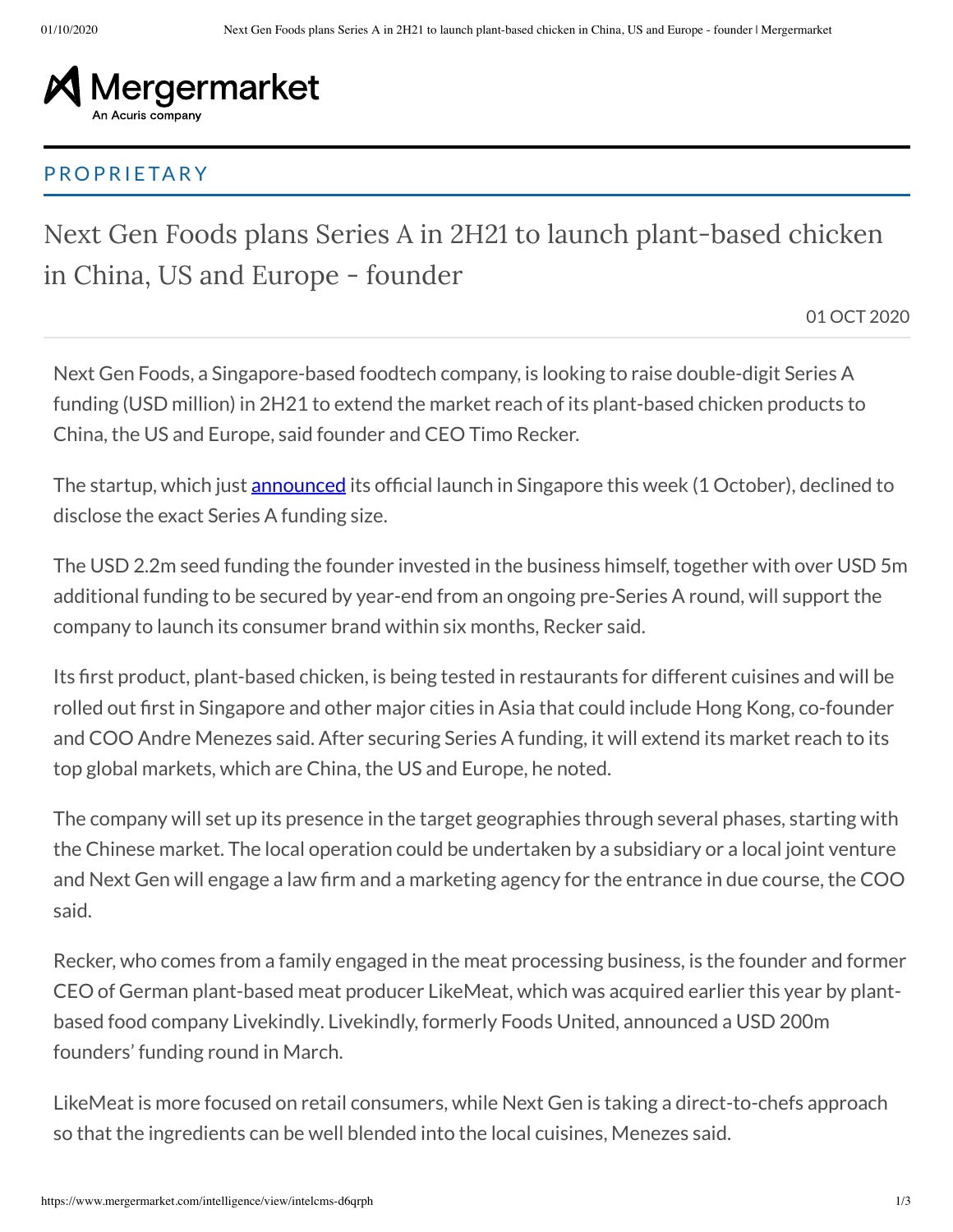While Next Gen primarily targets western countries, the executives noted that they have seen an uptrend of plant-based protein consumption among the urban population in Asian metropolises such as Hong Kong, Singapore, Seoul, Tokyo, Kuala Lumpur, Bangkok and Jakarta.

For now, there is no plant-based meat brand that caters specifically to the different cuisines in Asia. Beefburgers, a core product of industry players Impossible Foods and Beyond Meat, is not a particularly popular dish in this part of the world. Next Gen has set its eye on the chicken segment which presents unmet growth opportunities in Asia and beyond, the executives noted.

Its brand will still be visible to end consumers from the menu, which is similar to the approach adopted by Impossible Foods, said Menezes, who used to be the general manager of Country Foods Singapore, a distributor of Impossible Foods' meat-alternative products in the city state.

The startup opts for an asset-light model by forgoing the ownership of production, warehousing and logistics assets and choosing to work with contract manufacturers and distributors instead, Menezes said. This enables the business to focus on R&D, technology and marketing, the company said.

Through its partnership network, the company has manufacturing capacity of over 5,000 tons per year in place and it could serve 9,000 restaurants based on the current average consumption, it said in a press release this week.

The COVID-19 pandemic has dealt a blow to offline F&B but has prompted the industry to innovate on their operations and offerings to stay afloat. This should bode well for emerging foodtech businesses like Next Gen, Menezes said.

The global plant-based protein segment could grow at a CAGR of 28% to reach USD 85bn by 2030, according to UBS. Asia will see significant growth reaching a value of USD 12.75bn by 2030, the Next Gen's press release said citing market research firm Technavio.

by Lizzie Ko in Singapore

Grade: Confirmed **TA R G E T NEXT GEN FOODS PTE. LTD. O T H E R S LikeMeat GmbH**

**Countries** China France Germany Italy Singapore Spain USA